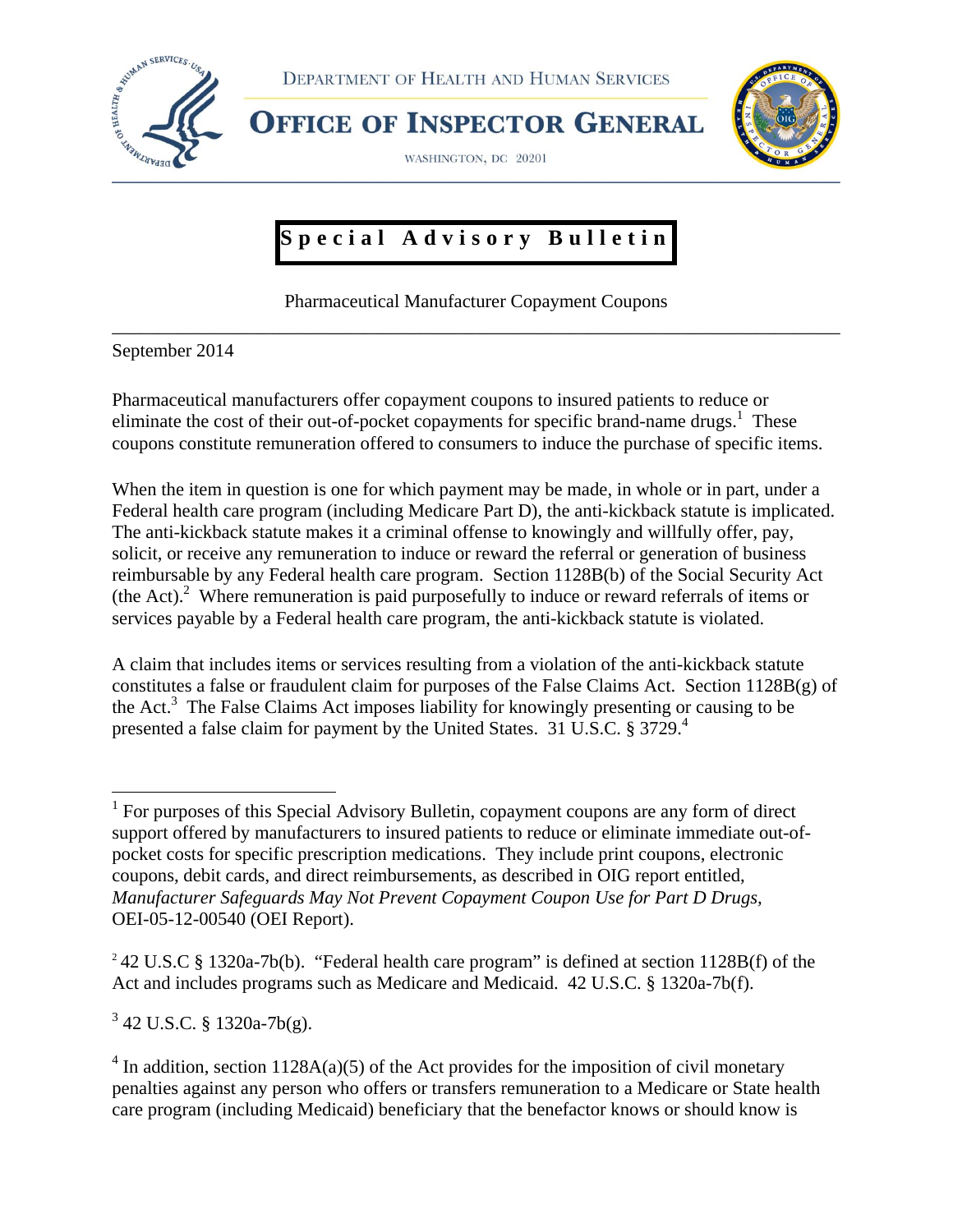Cost-sharing requirements for Federal health care program drugs serve an important role in protecting both Federal health care programs and their beneficiaries. These cost-sharing requirements promote: (1) prudent prescribing and purchasing choices by physicians and patients based on the true costs of drugs and (2) price competition in the pharmaceutical market. While copayment coupons provide an immediate financial benefit to beneficiaries, they ultimately can harm both Federal health care programs and their beneficiaries.<sup>5</sup> The availability of a coupon may cause physicians and beneficiaries to choose an expensive brand-name drug when a less expensive and equally effective generic or other alternative is available. When consumers are relieved of copayment obligations, manufacturers are relieved of a market constraint on drug prices. Excessive costs to Federal programs are among the harms that the anti-kickback statute is intended to prevent.

The pharmaceutical industry is aware of the anti-kickback statute and its application to copayment coupons. Copayment coupons typically bear a statement that the coupon may not be used by beneficiaries of Federal health care programs.

The Office of Inspector General, Office of Evaluation and Inspections (OEI), conducted a study analyzing the measures pharmaceutical manufacturers use to prevent their coupon programs from inducing the purchase of drugs paid for by Part D. We are issuing this Special Advisory Bulletin concurrently with the OEI Report.<sup>6</sup>

<u> 1989 - Johann Stein, marwolaethau a gweledydd a ganlad y ganlad y ganlad y ganlad y ganlad y ganlad y ganlad</u> likely to influence the beneficiary's selection of a particular provider, practitioner, or supplier of any item or service for which payment may be made, in whole or in part, by Medicare or a State health care program (including Medicaid) (the beneficiary inducement CMP). 42 U.S.C. § 1320a-7a(a)(5). In circumstances in which the offer or acceptance of copayment coupons may induce a beneficiary to use a particular practitioner or pharmacy, a violation of this statute may occur.

 $<sup>5</sup>$  We recognize that copayment support may benefit beneficiaries by encouraging adherence to</sup> medication regimens, particularly when copayments are so high as to be unaffordable to many patients. Manufacturers that desire to assist Federal health care program beneficiaries who cannot afford their copayments have the option of donating to independent charities that provide financial support to patients without regard for the particular medication a patient may be using. For guidance specifically related to such charities, see OIG Supplemental Special Advisory Bulletin: Independent Charity Patient Assistance Programs, 79 Fed. Reg. 31120 (May 26, 2014) available at: http://oig.hhs.gov/fraud/docs/alertsandbulletins/2014/independent-charity[bulletin.pdf and OIG Special Advisory Bulletin on Patient Assistance Programs of Medi](http://oig.hhs.gov/fraud/docs/alertsandbulletins/2014/independent-charity-bulletin.pdf)care Part D Enrollees, 70 Fed. Reg. 70623 (Nov. 22, 2005), available at: http://oig.hhs.gov/fraud/docs/alertsandbulletins/2005/2005PAPSpecialAdvisoryBulletin.pdf.

<sup>6</sup> Like the OEI report, this Special Advisory Bulletin focuses on the measures used by pharmaceutical manufacturers in connection with the copayment coupons they offer. However, pharmacies that accept manufacturer coupons for copayments owed by Federal health care program beneficiaries also may be subject to sanctions under the anti-kickback statute, the beneficiary inducement CMP, and the False Claims Act.